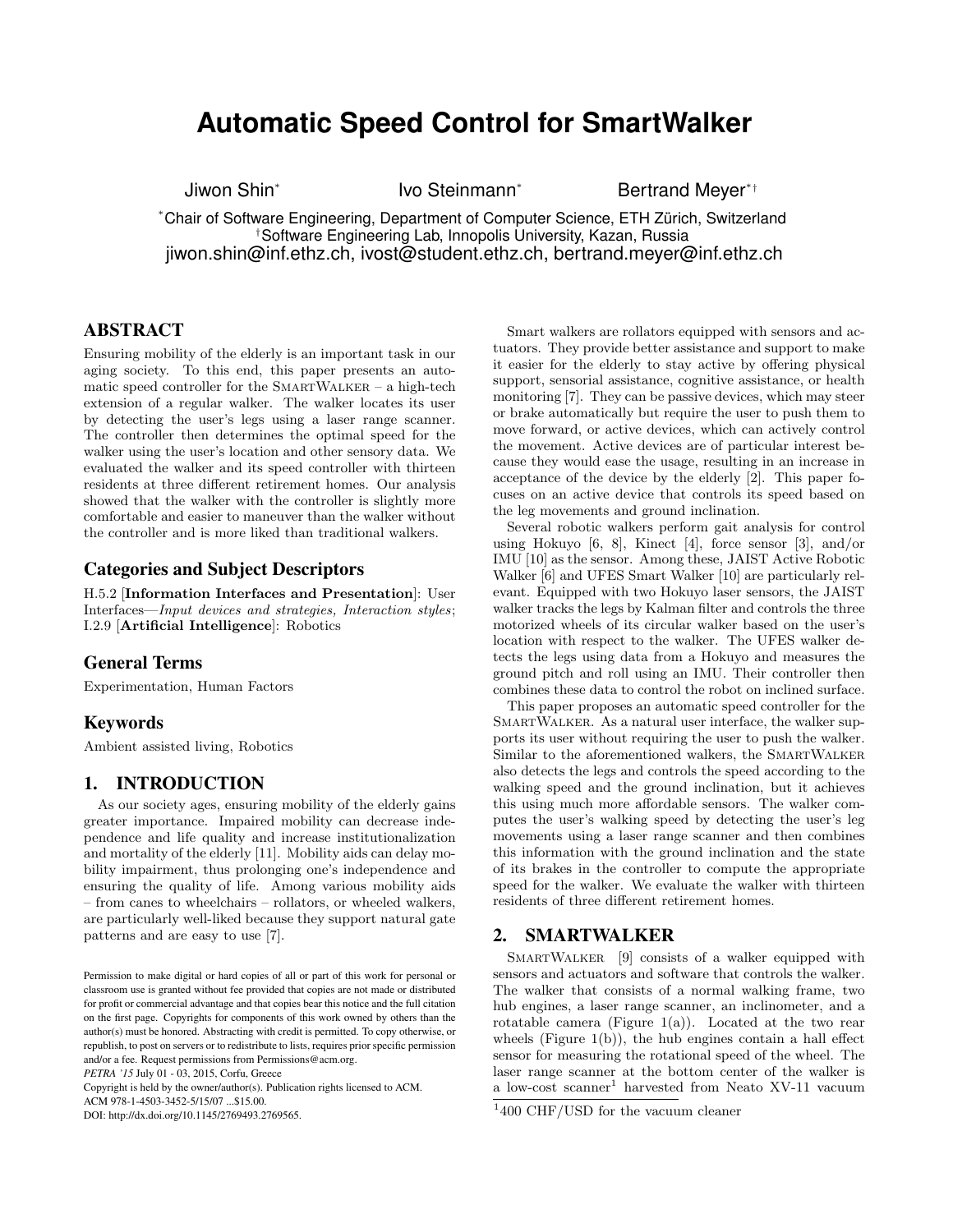

(a) SmartWalker (b) Hub engines (c) Laser scanner

#### Figure 1: SmartWalker hardware.

cleaner (Figure 1(c)). It scans  $360^{\circ}$  at  $1^{\circ}$  resolution with the speed of 250 ms per one 360° scan. On top of the scanner is a Pewatron PEI-Z100-AL-232-1  $360^{\circ}$  inclinometer<sup>2</sup> that measures the pitch of the ground. For 3D sensing, the walker has a PrimeSense Carmine 1.08 sensor, mounted on a small servo motor below the handlebar.

Main processing units are a BeagleBone motherboard and a tablet computer, both running Ubuntu. The BeagleBone receives sensory data and controls actuators, and the tablet processes computationally intensive algorithms and acts as a display for the user interface. The key software components are a leg detection package for extracting the user's position and a controller for controlling the wheel speed, and both run on the BeagleBone.

The walker operates in two modes – assistive and autonomous. In the assistive mode, the walker functions as a smart mobility aid and supports its user when walking. In the autonomous mode, the walker functions as an autonomous device and navigates around its environment. The automatic speed controller is part of the assistive mode.

### 3. LEG DETECTION

The goal of leg detection is to locate the user so that the walker can keep a steady distance away from the user when the user is walking and stop when no user is detected. The leg detection takes laser scan data as input and searches for two clusters that represent the two legs. Treating the center of the two legs as the user's position, we calculate the user's distance to the walker and feed this distance and the mean distance over 90 seconds into the controller as input.

The laser scanner scans the area around the walker and provides  $360^{\circ}$  scans, ranging between  $0.02m$  and  $4m$  (Figure  $2(a)$ ). The leg detection, however, only needs a subset of the data that falls into the area where people could be when walking behind the walker. Similar to the tracking algorithm that defines a search area in front of the robot [5], we define a walking area behind the walker and filter out the points that lay outside of this area (Figure  $2(b)$ ); the area is set to 40cm by 83cm based on our analysis of the walking patterns of twenty adults. From the filtered data, the algorithm then detects two legs using an expectation-maximization (EM) algorithm  $[1]$  (Figure 2(c)).

The EM algorithm is an iterative method for finding the parameters  $\theta$  that maximize the log likelihood of the observed data X without knowing their labels Z. In the leg detection,  $\theta$  are the means and variances of the legs, **X** are



Figure 2: Laser scan data (red) for leg detection with the walking area (yellow) and legs (blue).

the filtered data, and  $\mathbf{Z}$  are the leg labels – *left* and *right*. Given initial guesses  $\theta^{(0)}$ , the algorithm repeats the *E-step* of finding the expectation  $Q(\theta, \theta^{(t)}) = \mathrm{E}_{\mathbf{Z}|\mathbf{X}, \theta^{(t)}}[\log p(\mathbf{X}, \mathbf{Z}|\theta)]$ using the current parameters  $\theta^{(t)}$  and the *M-step* of computing new parameters  $\theta^{(t+1)} = \arg \max_{\theta} Q(\theta, \theta^{(t)})$ . The iteration continues until it converges or reaches the maximum number of iterations.

With the assumption that only one person who has two legs is present behind the walker, the leg detection algorithm searches for two clusters. As the initial guesses  $\theta^{(0)}$ , it takes either the leg positions of the previous data, or if this information is too old or unavailable, predefined initial leg positions. It iteratively searches for the cluster means and variances until termination. To avoid flickering of data points between the two clusters, we introduce a threshold as an additional termination criterion so that the algorithm terminates if the change between two consecutive iterations is below the threshold.

Once the clusters are found, the algorithm validates the clusters based on their size and if the validation passes, it computes the distance of the user with respect to the laser scanner. The validation step discards any cluster that is too small (fewer than 7 data points) or too big (more than 35 data points) to be a leg. If the validation is successful, the cluster with a larger y component is assumed to be the left leg and the other is assumed to be the right leg. From the two leg cluster centers  $\mathbf{p}_l$  and  $\mathbf{p}_r$ , we compute the user's body center  $\mathbf{c} = \frac{\mathbf{p}_l + \mathbf{p}_r}{2}$  as the mean of the two and the user's distance d to the walker as the Euclidean distance  $d =$  $\sqrt{\mathbf{c}_x^2 + \mathbf{c}_y^2}$ . In addition, we compute the average distance dependence over the past 90 seconds to determine the user's position with respect to the recent history.

### 4. CONTROL

The controller takes various sensory information as input and controls the speed of the wheels. The controller consists of a wheel controller and a power controller. The wheel controller is a safety authority between an active controller mode and the motor driver. In addition to setting the driver to the right power, the wheel controller stops the engines if it does not receive messages regularly. This automatic stoppage prevents the wheels from turning continuously when a parent controller hangs or a message does not get delivered due to an interruption in the network connection.

The power controller takes the speed of the walker, the inclination of the road, the state of the brakes, and the distance of the user as input and adjusts the engine speed accordingly. The power controller stops the engines if any of the sensors fails to deliver data or the leg detection does not detect anyone behind the walker. Otherwise, the power for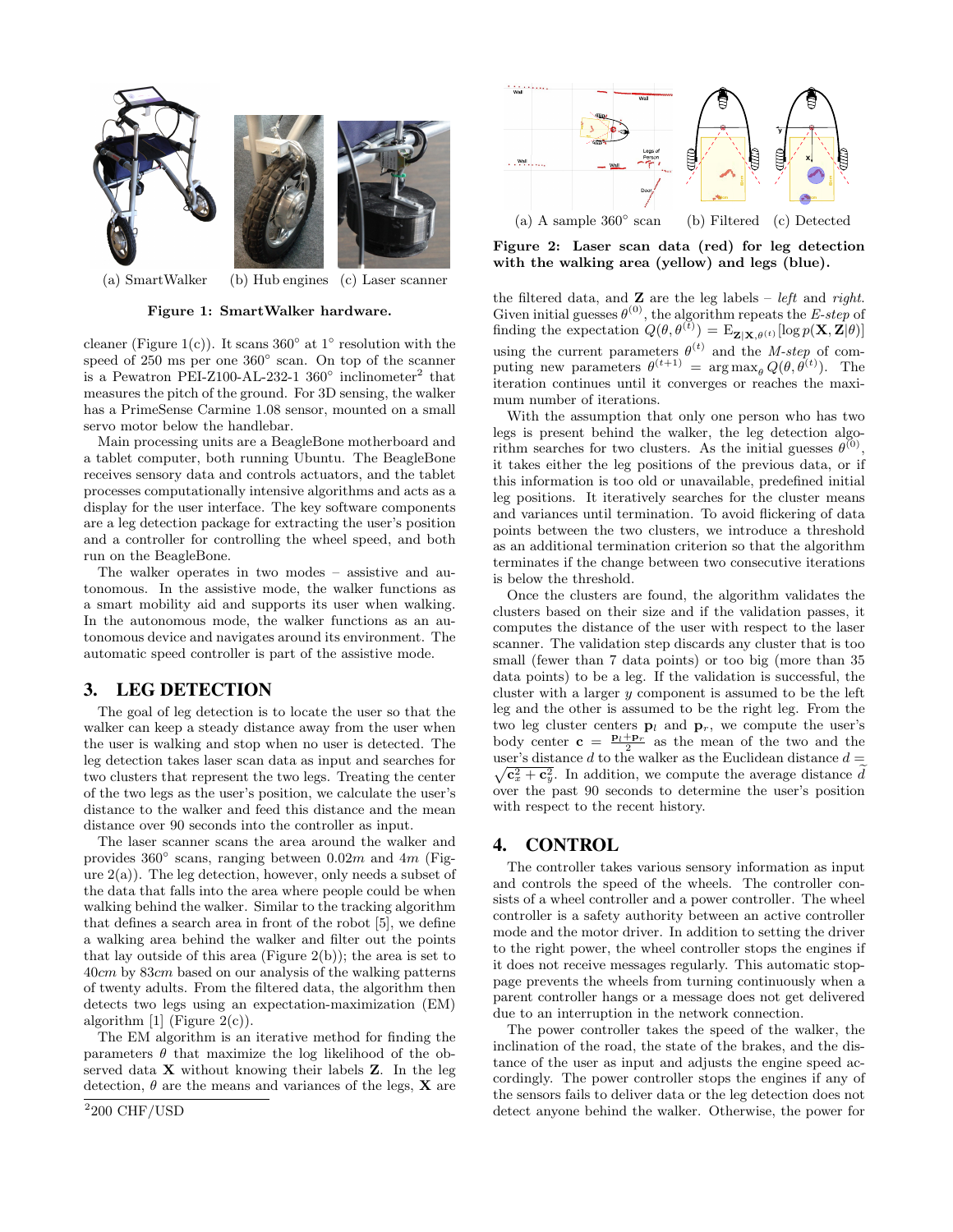

Figure 3: Ground inclination vs. walking distance.

the wheels are computed as a combination of the sensory values. The power for the left wheel is

$$
p_l = p_{s_l} + p_{b_l} + p_i + p_d,
$$

a sum of the power due to the the left wheel speed  $p_{s_l}$ , the left brake  $p_{b_l}$ , the inclination  $p_i$ , and the distance to the user  $p_d$ . Similarly, the power for the right wheel is set to

$$
p_r = p_{s_r} + p_{b_r} + p_c + p_d.
$$

The four components are computed as follows: The speed components are proportional to the wheel speeds  $v_l$  and  $v_r$ and set to  $p_{s_l} = k_v \cdot v_l$  for the left wheel and  $p_{s_r} = k_v \cdot v_r$  for the right wheel. The brake components are proportional to the brake states  $b_l$  and  $b_r$  and inversely proportional to  $v_l$ and  $v_r$  so that they act in the opposite direction of motion. They are set to  $p_{b_l} = k_b \cdot b_l \cdot -v_l$  for the left brake and  $p_{b_r} =$  $k_b \cdot b_r \cdot -v_r$  for the right brake. The inclination component depends on the pitch angle  $\alpha_{pitch}$  and the walker's speed  $v = \frac{v_l + v_r}{2}$ . It is set to

$$
p_i = |v| \cdot \sin(\alpha_{pitch}) \cdot k_{ascend}
$$

for forward uphill  $(v > 0 \land \alpha_{pitch} > 0)$  or backward downhill movement  $(v < 0 \land \alpha_{pitch} < 0)$  and to

$$
p_i = |v| \cdot \sin(\alpha_{pitch}) \cdot k_{descend}
$$

otherwise. Lastly, the distance component depends on the speed v, the difference in distance  $\Delta d = d - d$  between the current distance d and the mean distance  $\tilde{d}$ , and the pitch angle  $\alpha_{pitch}$ . It is set to

$$
p_d = k_d \cdot v \cdot \begin{cases} -\Delta d & \text{if } \alpha_{pitch} > \gamma \\ 0 & \text{if } \alpha_{pitch} < -\gamma \wedge \Delta d \ge 0 \\ \Delta d & \text{otherwise.} \end{cases}
$$

The coefficients are initialized to  $k_v = 6.1$ ,  $k_{ascend} = 114.0$ ,  $k_{descend} = 40.0, k_b = 6.6, \text{ and } k_d = 5.1.$ 

As the terrain is almost never perfectly flat, we introduce a pitch threshold  $\gamma = 3$  and consider any terrain with  $|\alpha_{pitch}| < \gamma$  as flat ground. Knowing the terrain is important because the user's distance to the walker depends on the terrain (Figure 3). On uphill  $(\alpha_{pitch} > \gamma)$ , the distance to the walker  $d$  is longer than on flat terrain. In turn,  $\Delta d$  is negative, and the resulting  $p_d$  is also negative, meaning that the walker's support would be reduced. On uphill, however, the walker should provide more support. Therefore,  $\Delta d$  is negated. On downhill  $(\alpha_{pitch} < \gamma)$ , the distance to the walker is shorter than on flat terrain, resulting in a positive  $\Delta d$ . This causes the walker to accelerate, which is dangerous. Therefore,  $p_d$  is set to zero.

After the computation of  $p_l$  and  $p_r$ , the two power values are set as power metric to the wheel controller. To prevent the engines from turning on at slow speed, the values are set to zero when they are below  $p_{thresh}$ . In addition, to avoid high frequency changes, the new power values to the wheel controller remain unchanged if the change between two consecutive values is below  $p_{delta}$ . The thresholds are initialized to  $p_{thresh} = 0.05$  and  $p_{delta} = 0.01$ . All coefficients and thresholds are experimentally determined and are dynamically adjustable.

### 5. EVALUATION

We evaluated the SMARTWALKER at three different retirement homes in Zürich, Switzerland to better understand the effect of the automatic speed control on the elderly's acceptance of the walker. The evaluation was divided into three parts: background information, evaluation of the walker without the controller, and evaluation of the walker with the automatic speed controller. The information was gathered using a questionnaire that had multiple choice questions. Given the participants' limited motor skills and vision, every question and possible answers were read out to the participants. An evaluation took on average 20 minutes per participant. In total, thirteen elderly residents participated in the study, and the information was gathered in German.

Of the 13 participants, six were men, and seven were women. Four were visually-impaired or blind. Seven were aged between 80 and 89, four were 90 or over, and two were between 70 and 79. All participants used either a wheeled walker (10) or a cane (3). The frequency of the usage ranged from daily (10) and four to six times a week (2) to less than once a week (1). Some went outside daily (5) or four to six times a day (3), but others mostly stayed inside and did not go outside (5). Most people (8) were unfamiliar with computers, smart phones, or other technological devices, but some were daily (4) or frequent (1) users of such devices.

After answering the first part of questions, the participant walked around the premise of the retirement homes with the walker. For this portion, the speed controller was turned off, and therefore, the participants felt the full weight and resistance of the walker. Given that not everyone is in equal physical shape, we did not define an exact course to follow; instead, each participant decided for him-/herself the distance and duration of the walk. After the walk, most participants said that the walker is heavy (5) or too heavy (4) and too big (8) or big (2). Only a minority of people said that the walker's weight is comfortable (4) and its size is good (3). Interestingly, some participants found the walker's heaviness to be an advantage because they felt that it provided them additional security and stability.

In the third part, the participants walked around with the SmartWalkeronce again but with the controller turned on. There were some minor changes in their responses. In terms of the level of comfort in walking, most found the walker comfortable (6) or very comfortable (4) to walk with the



Figure 4: Walking quality.